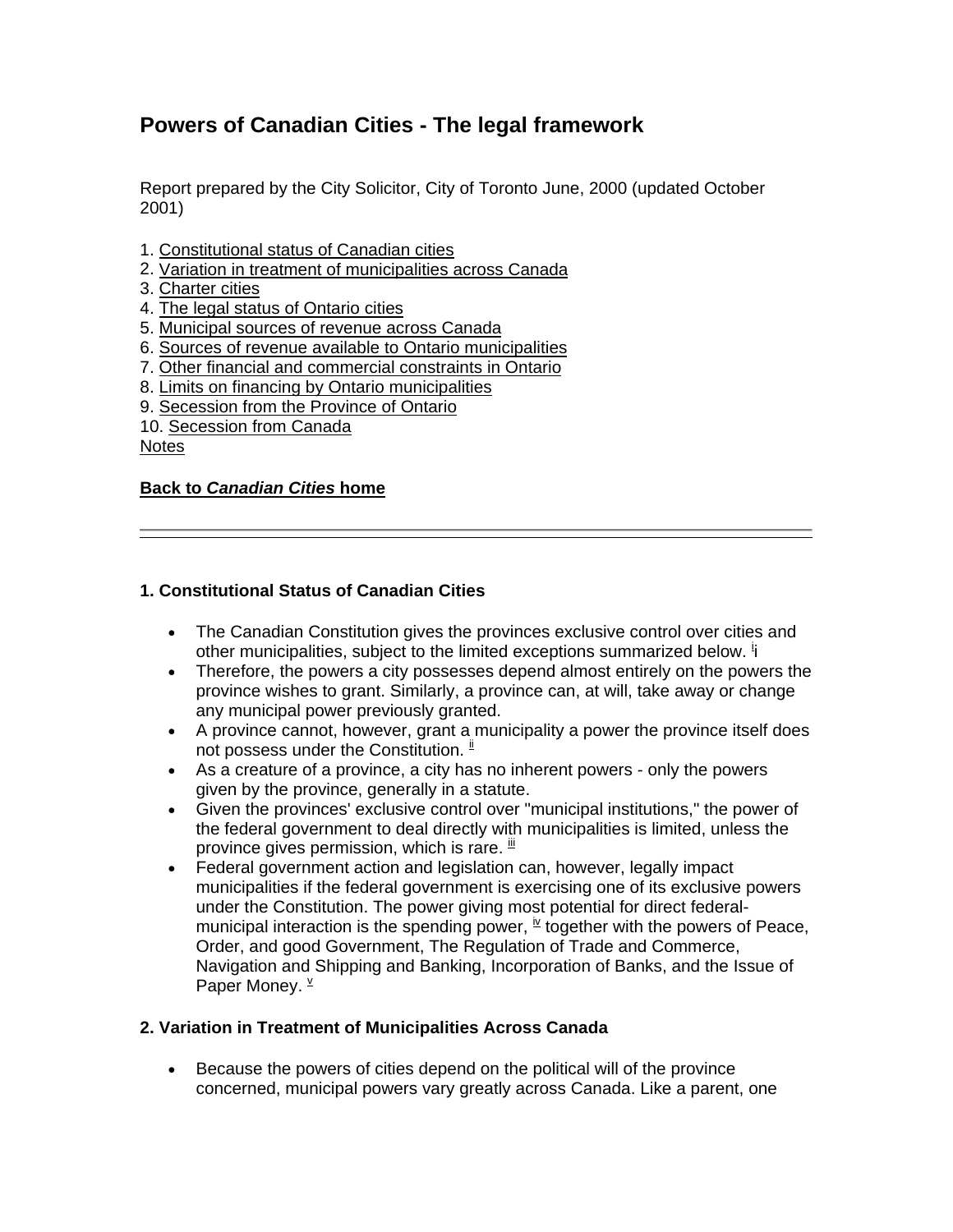province can allow municipalities little discretion while another allows extensive independence.

- For example, municipalities in some provinces (including Ontario) operate under "laundry list" legislation: their governing legislation spells out every power. If the power is not listed or necessarily implied, the municipalities do not have the power. The "laundry list" legislation is the most restrictive way a province can grant powers to a municipality: it often prevents a municipality from easily and efficiently adapting to changing conditions: each change requires the municipality to apply to the province for amending legislation.
- In contrast, in 1995, Alberta introduced "natural person" power legislation, which gives municipalities the powers of a natural person, unless specifically excluded by the legislation.
- British Columbia has taken yet a different approach by creating what amounts to a "bill of rights" for municipalities. It passed legislation in 1998 recognizing that "local government is an independent, responsible and accountable order of government" and committing to provide a new legislative foundation for local government. <sup>vi</sup> British Columbia subsequently passed legislation broadening municipal powers by, for example, facilitating public-private partnerships and giving more flexible revenue-raising authority.  $\frac{v_{ii}}{v}$  The province plans to provide more authority and autonomy to municipal governments through its proposed Community Charter legislation.
- In other cases, urban areas are recognized in various ways as being different from other municipalities. For example, Vancouver, Winnipeg, Montreal and Saint John are all Charter cities: the subject of Charter Cities is addressed in the following section of this report.
- Another trend is for the special importance of urban areas to be recognized in contracts. For example, Vancouver and Winnipeg have tri-partite agreements between the federal, provincial and urban governments, where all three levels of government agree to work together to solve urban challenges.

# **3. Charter Cities**

### (a) Charter Cities

- o Vancouver, Winnipeg, Montreal and Saint John are all Charter Cities.
- o Rather than being subject to a municipal act of general application to other municipalities in the province, each of these four cities is governed by its own "stand alone" legislation, its Charter. Vill
- o Each Charter codifies the laws applicable to the particular city and contains powers and responsibilities not given to other municipalities in the province concerned, as the following examples illustrate.
- o Saint John is the oldest Charter City, having been established by Royal Charter in 1785. Unlike other NB municipalities, Saint John has natural person powers and possesses, subject to general provincial and federal laws, a very broad authority: for example, it could establish an airport.
- o Montreal has all the powers of other Quebec municipalities, together with the power to deal with any assets (including the power to pledge and mortgage an asset), the power to raise money by any kind of security and "the right to exercise all other powers necessary for the performance of its obligations and functions".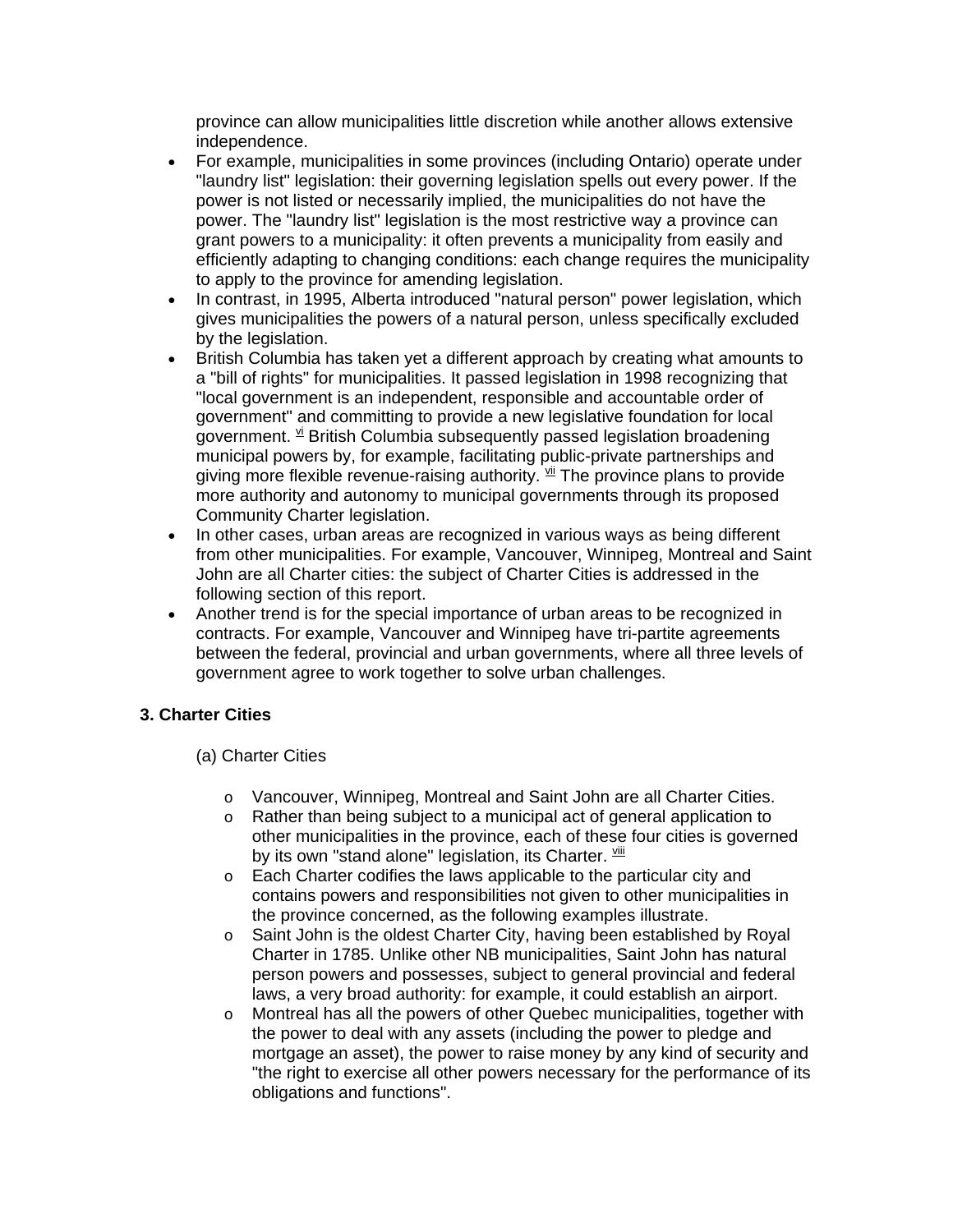- o By virtue of its Charter, Winnipeg has powers that other municipalities do not: remedial health and sanitary measures, greater autonomy to raise money and an independent property assessment system and planning administration.
- o The primary characteristic of and purpose for having a Charter is to recognize the uniqueness of a city and to customize the legislation to an individual city's responsibilities and needs: provincial policies and programmes that are designed for province-wide operations often do not fit the needs or operations of a major urban area.
- (b) Some Reasons for Establishing Toronto as a Charter City
	- o The characteristics of the City, being the largest City in the country and the economic centre of Canada;
	- o The huge volume of special legislation that the Province has given to the City of Toronto over the years, in recognition of it being different from other municipalities: a Charter would allow this to be consolidated;
	- o Provincial policies and programs that are designed for application province-wide do not always fit the needs or operations of the City;
	- $\circ$  Likewise, the City's needs and responsibilities are often not shared by other municipalities;
	- o The City is unique in that, due to its need to compete with nearby North American cities, it needs tools that are different from other municipalities, in areas such as taxation, incentives to business, areas of responsibility, etc.

# **4. The Legal Status of Ontario Cities**

- Ontario cities are governed primarily by the Municipal Act, which applies to all Ontario municipalities of every size.
- Toronto is also governed by the City of Toronto Act, 1997 and the City of Toronto Act, 1997 (no. 2), but neither statute grants the City greater powers than other municipalities over policy-making or finances.
- The current Ontario Municipal Act is of the "laundry list" variety and, therefore slow to adapt to new realities - because any change requires the municipality to ask the Provincial legislature to pass amending legislation.
- A new Ontario Municipal Act is expected to be introduced in the Legislature in October 2001. Like an earlier 1998 draft, the new Act is expected to give municipalities "natural person powers". In the 1998 draft these powers were far more circumscribed than those given to Alberta municipalities. Furthermore, under the 1998 draft legislation, the Ontario government would have had an unprecedented level of regulatory power over municipalities.
- Unlike the Charter Cities, there is no specific recognition of any Ontario city either in legislation or by contract.

# **5. Municipal Sources of Revenue Across Canada**

- Provinces can raise money only by direct taxation. Therefore, legally the Provinces can only authorize municipalities to levy direct taxes.
- The essential difference between direct and indirect taxation is as follows: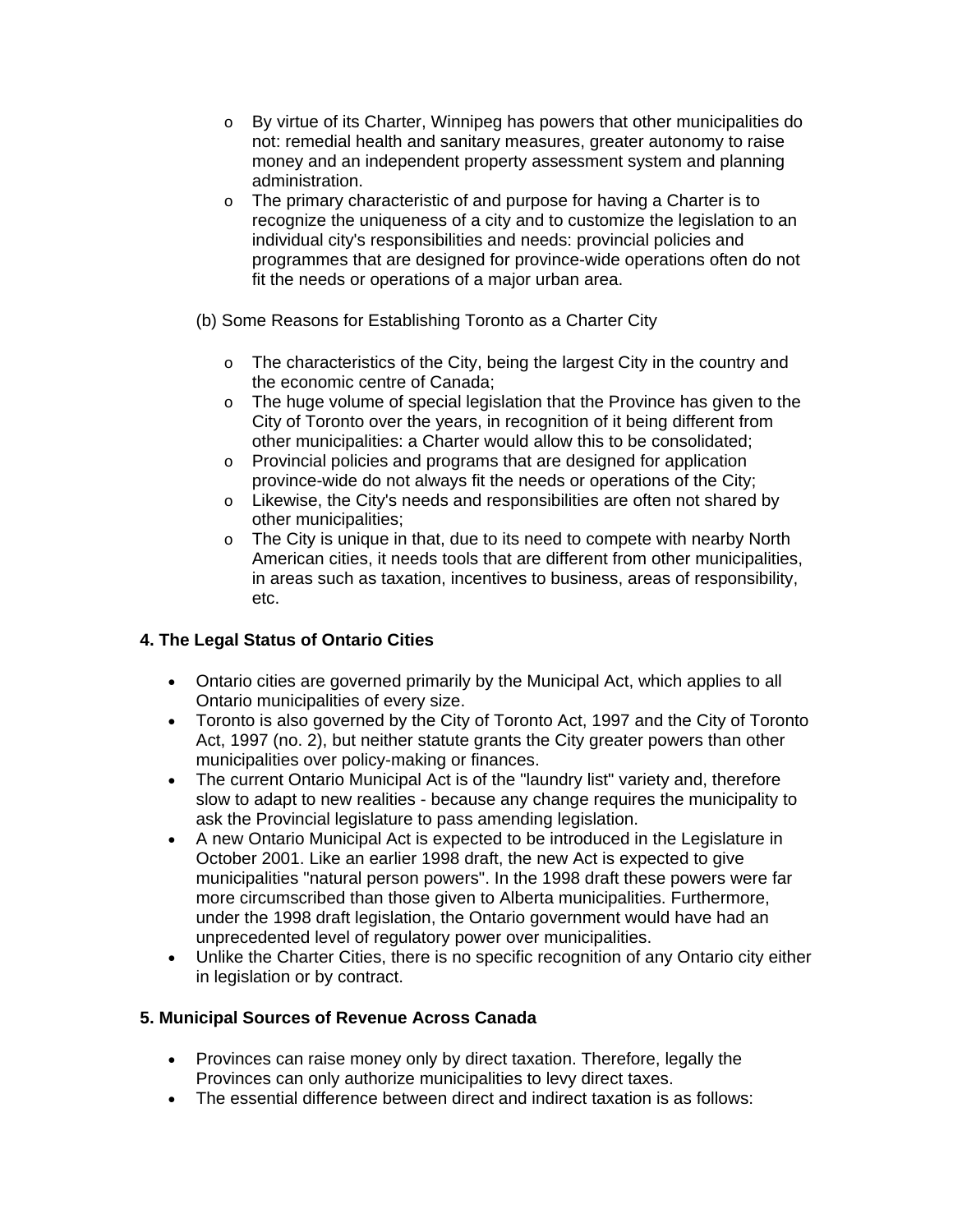Direct Taxation: the person/entity taxed is the one that ultimately pays the tax i.e. the taxpayer cannot easily pass on the tax to someone else (e.g. income tax)

Indirect Taxation: the person/entity taxed is expected to pass on the tax (e.g. GST and customs and excise taxes).  $\frac{xi}{1}$ 

- Generally, provinces have allowed municipalities limited powers to levy even direct taxes. Municipal taxing powers have generally been restricted to property taxes.
- In addition, provinces have given municipalities the authority to raise money by user fees: i.e. charges for services.
- Some cities, however, have access to other types of revenue. For example, Calgary and Edmonton are receiving a road infrastructure grant based on fuel consumption in their cities. In addition, the Vancouver and Winnipeg tri-partite agreements give those cities some access to additional funding for specific problems from the two levels of government.

### **6. Sources of Revenue Available to Ontario Municipalities**

- Ontario cities and other municipalities are limited to property taxes, user fees and licence charges.
- Courts have recently struck down some user fees as being taxes, rather than fees. The main difference between a fee and a tax is that a fee is for a service or use of an asset and there must be a nexus between the cost of the service or value of the use of the asset and the amount of the fee.  $\frac{xi}{t}$  Therefore, fees cannot be used to add to general revenues. The Ontario government could resolve this problem by delegating to municipalities the right to raise types of direct taxes other than property taxes - but have not yet done so.

### **7. Other Financial and Commercial Constraints in Ontario**

- The lack of "natural person" powers has a number of ramifications for Ontario municipalities. A significant result is that Ontario municipalities cannot form business corporations, non-share or not-for-profit corporations. This can impede outsourcing and partnerships with the private sector. In contrast, Alberta municipalities can form corporations with the approval of the appropriate Minister.
- Another impediment to outsourcing and public-private partnerships is the restriction upon disposing of assets. Ontario municipalities cannot generally dispose of assets while they are still required for municipal purposes. This effectively prevents the City from taking advantage of features often found in public-private partnerships, such as the sale and leaseback of assets.
- Ontario municipalities are also generally prohibited from attracting (or keeping) business and industry through financial incentives. (The exception is where the private sector is to provide a capital facility that is used for municipal purposes.) This prohibition can restrict economic development initiatives. Alberta municipalities, for example, face no similar restriction.

# **8. Limits on Financing by Ontario Municipalities**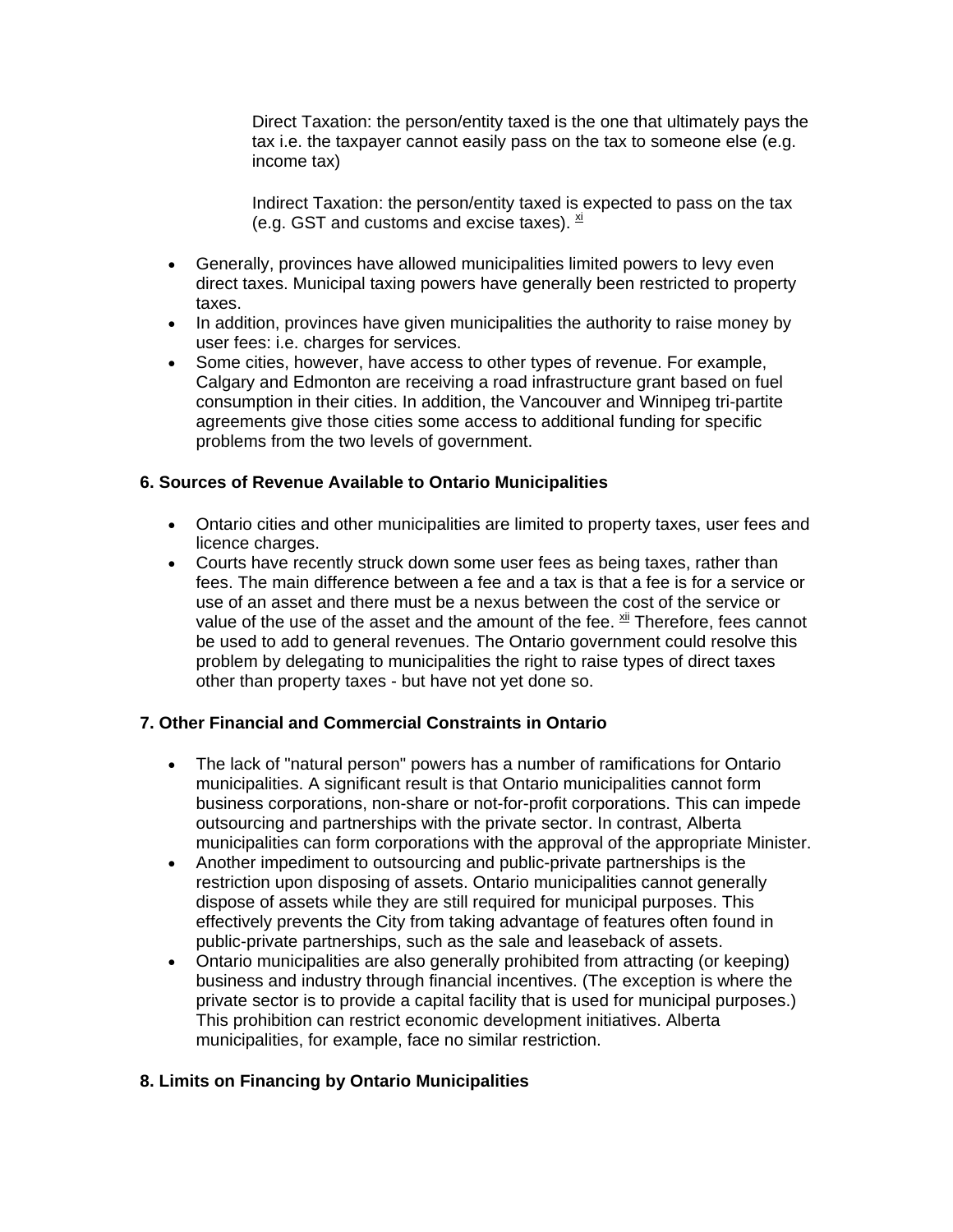- Ontario municipalities can raise money only by way of debentures or short-term debt. No debt can be secured.
- Since Ontario municipalities cannot give security (e.g. a mortgage), they are not permitted to raise money for capital building projects using specific assets. This prevents the underlying value of existing assets being used to finance new infrastructure.
- Except for debt raised by debentures, municipalities are required by law to break even every year.
- The terms of municipal debentures are very restricted (e.g. as to interest rates and repayment schedules).
- Financing rules are the same for small villages and large urban areas.

### **9. Secession from the Province of Ontario**

- Subsection 42(1)(f) of the Constitution Act provides that amendments to the Constitution of Canada to establish a new province are to be made in accordance with the general amending procedure set out in section 38. This procedure requires resolutions of the Senate, the House of Commons and at least two thirds of the provinces having at least 50% of the population of all the provinces.
- Subsection 38(2) provides that where a constitutional amendment is made under 38(1) that derogates from the legislative powers, the proprietary rights or any other rights or privileges of the legislature or government of a province, the resolutions referred to in the previous bullet must be supported by a majority of the members of each of the Senate, the House of Commons and the Legislative Assemblies required under subsection (1). In other words, a majority of all members of these bodies must support the amendment, not just the majority of those present and voting.
- Subsection 38(3) provides that when the majority of the members of a Legislative Assembly rejects a resolution for a constitutional amendment that would derogate from the powers, rights or privileges of that Assembly, the government of that province can opt out.
- Consequently, an amendment to the Constitution Act to create Toronto as a new province would require support from the Province of Ontario.

### **10. Secession from Canada**

- There is no precedent for a municipality applying to secede from Canada. However, the Supreme Court of Canada ruled on the Province of Quebec seceding from Canada in Reference re: secession of Quebec, [1998] 2 S.C.R. 217. The Court stated that a province could not unilaterally secede.
- The Court also found that secession from Canada would require an amendment to the Constitution, which would involve similar considerations to those discussed in #9 above.
- The Supreme Court also ruled that a substantial number of people would have to support secession, with a "clear majority" and that the question in a referendum, if used, needed to be free from ambiguity.
- The Court found that there was no legal obligation on the rest of Canada to accede to secession but would have to negotiate in good faith.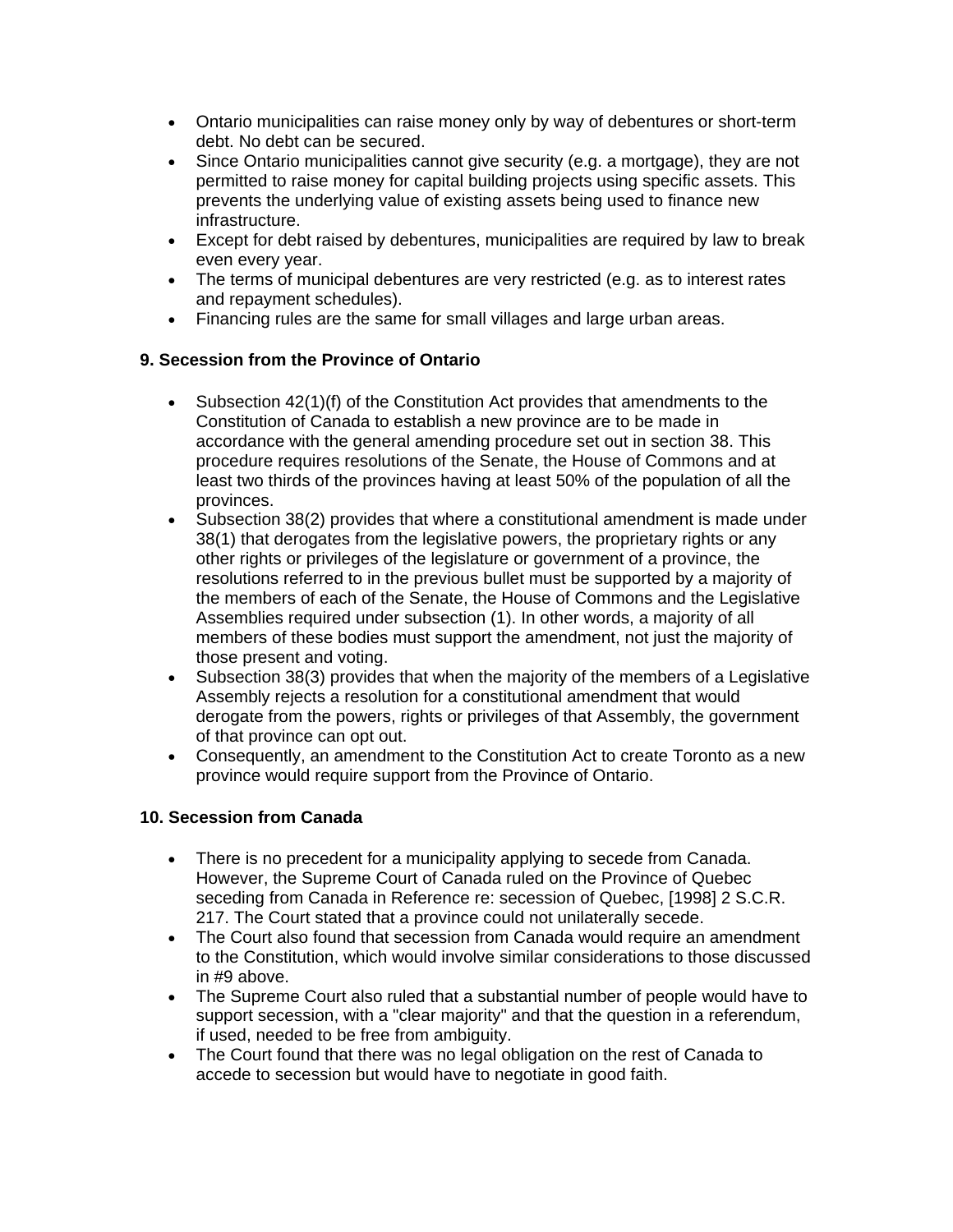• Since the Quebec reference dealt with the secession of a province, the findings of the Court may not apply to the secession of a municipality.

#### **Notes:**

i) However, there is no question, as with secession from Ontario, that Ontario's approval would be paramount. Other provinces would be likely to step in line with Ontario's wishes, if only because they would not want to help set a precedent which might result in their losing their own cities and, with them, significant tax revenues. iUnder the Canadian Constitution, municipalities are not recognized as a separate order of government. Instead, paragraph 8 of section 92 of the Constitution Act, 1867 (formerly known as the British North America Act,) gives the provinces exclusive control over "Municipal Institutions in the Province." In addition, provinces are given exclusive power over the "Property and Civil Rights in the Province (paragraph 13 of section 92) and "Generally all matters of a merely local or private nature in the Province" (paragraph 16 of section 92)

ii) For example, a province cannot grant a municipality the power to levy taxes - see Section 4 below.

iii) The Trudeau government tried to create direct links between the federal government and municipalities through creating a Minister of State for Urban Affairs in 1971 but the initiative was eventually shelved primarily because of lack of provincial co-operation. (See William R. Young, Municipalities, the Constitution, and the Canadian Federal System, Library of Parliament, October 1991)

iv) See Peter Hogg, Constitutional Law of Canada, Chapter 6

v) Constitutional Act, 1867, Section 91 and paragraphs 22, 10 and 15 of Section 91.

vi) Protocol of Recognition Sub-agreement on a New Legislative Foundation for Local Government between the Government of British Columbia and the Union of British Columbia Municipalities.

vii) Local Government Statutes Amendment Act, 1998 (Bill 31) and Local Government Statutes Amendment Act, 1999 (Bill 88)

viii) The City of Montreal is established under the Charter of the City of Montreal, 1960 (being an Act to revise and consolidate the Charter of the City of Montreal); the City of Winnipeg is continued under the City of Winnipeg Act and the City of Vancouver is established under the Vancouver Enabling Act, 1949.

ix) For example, the natural person powers could only be used in areas in which the Ontario municipality already had the authority to act. Therefore, the powers would be implementation powers, rather than substantive ones.

x) The proposed Act would give the Provincial Cabinet or the Minister of Municipal Affairs & Housing the discretion to "claw back," retroactively if desired, any power given the municipalities not only by the proposed Act but by other statute.